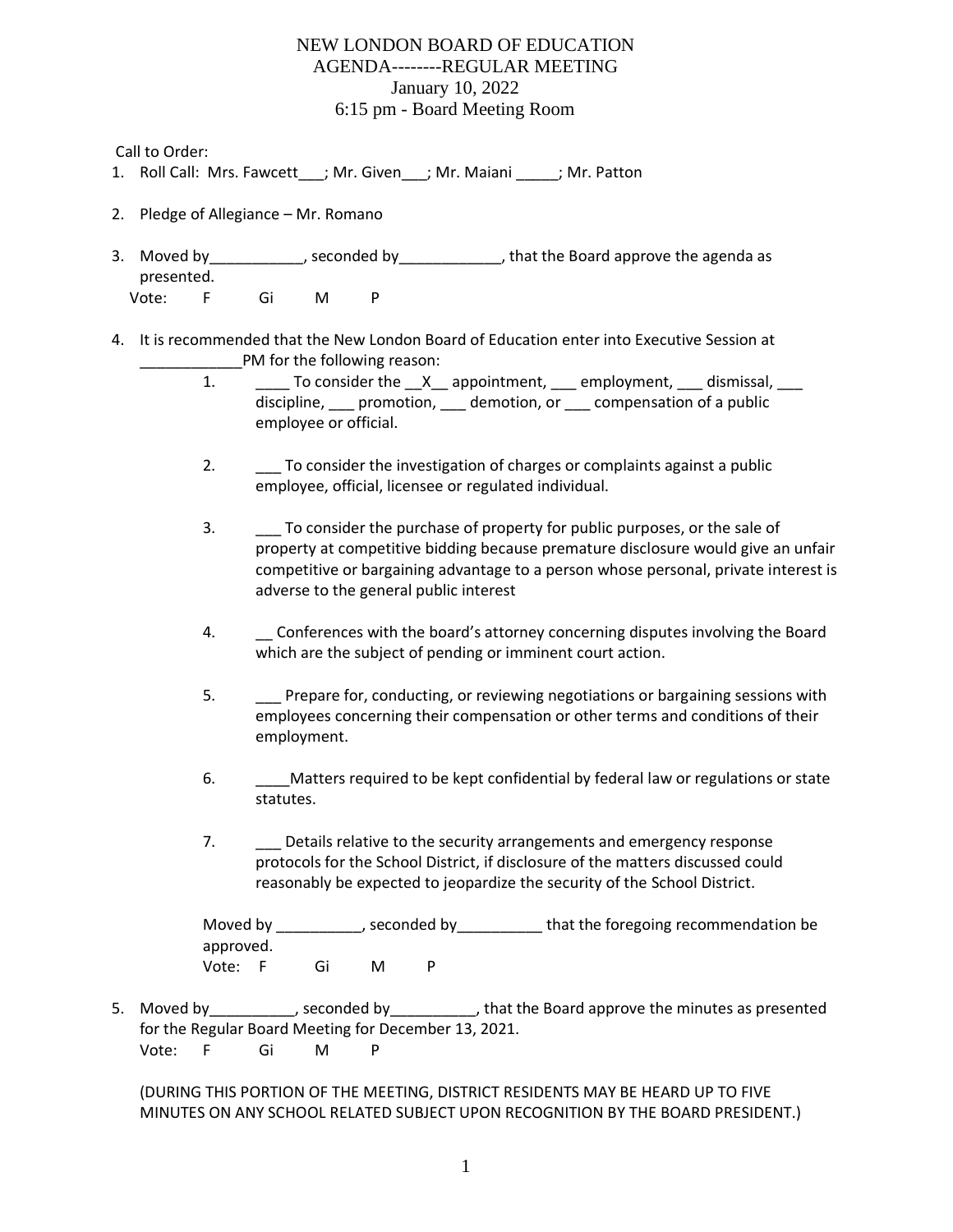- 6. Hearing of the Public
	- A. Reception of Visitors
	- B. Correspondence
	- C. New London Education Association
	- D. OAPSE
	- E. New London Public Library
- 7. Treasurer's Report
- 8. Treasurer's Recommendations Mr. Hudson

## **7A-1 Monthly Financial Reports**

It is recommended that the New London Board of Education approve the monthly financial statements and claims paid for December 2021 as presented.

## **7A-2 2021-22 Tax Budget**

It is recommended that the New London Board of Education adopt the Alternative Tax Budget for 2022-23 as presented

### **7A-3 Then and Now / Recertification's**

It is recommended that the New London Board of Education approve the following Then and Now(s) / Recertification's:

## **Then and Now(s)**

| 1. Mansfield Christian    | \$150.00    |
|---------------------------|-------------|
| 2. Huntington (Bus Lease) | \$50,343.87 |

# **Recertification(s)**

1. Santmyer \$284.97

#### **7A-4 Donations**

It is recommended that the New London Board of Education approve the following donation(s):

| 1. Ben Harris                | \$250.00 | Winter Guard |
|------------------------------|----------|--------------|
| 2. Ashley & Jim Hudson       | \$25.00  | Winter Guard |
| 3. Doug Wilhelm              | \$200.00 | Winter Guard |
| 4. DeEtta Hale               | \$100.00 | Winter Guard |
| 5. Debra Masarick            | \$25.00  | Winter Guard |
| 6. John & Val Chapin         | \$50.00  | Winter Guard |
| 7. Ashley Shreve             | \$50.00  | Winter Guard |
| 8. Bruce & Mary Jean Hammann | \$50.00  | Winter Guard |
|                              |          |              |

## **7A-5 IRS Mileage Rate**

It is recommended that the New London Board of Education approve the IRS rate of \$0.585 per mile retroactive to January 1, 2022.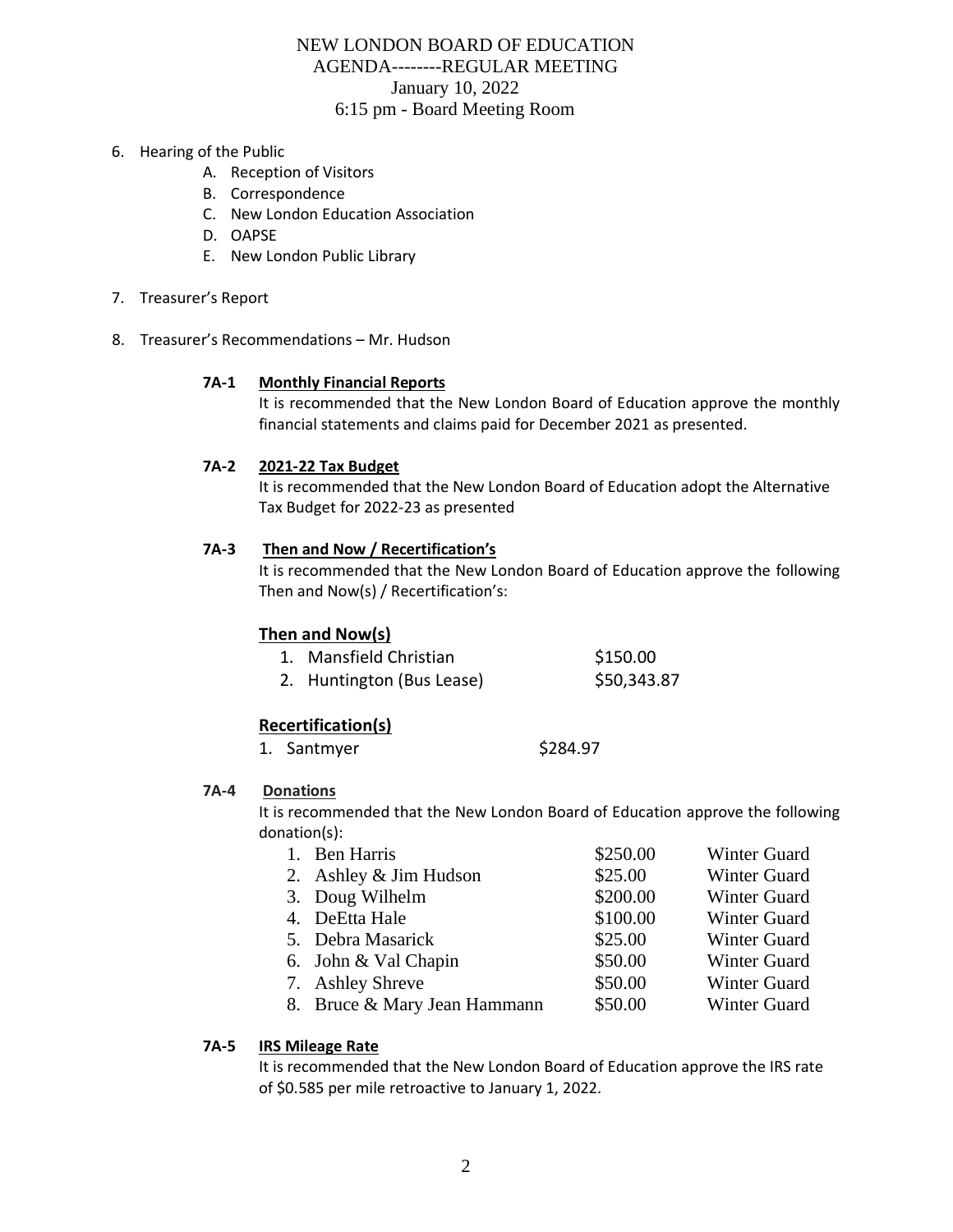#### **New London Board of Education approval of items 7A-1 through 7A-5 by consent**

Moved by \_\_\_\_\_\_, seconded by \_\_\_\_\_\_\_\_ that the foregoing recommendations be approved.

Vote: F Gi M P

- 9. Legislative Report:
	- a. Ohio EdChoice Voucher Program
- 10. Administration Reports:
	- a. Eric Yetter MS/HS Principal
- 11. Superintendent's Report:
	- a. Transportation
		- i. Shared Services
		- ii. Staffing/Mechanic
		- iii. Dual Route
	- b. COVID -19 Update
	- c. Building Tours
	- d. Board Trainings
- 12. Recommended Actions:

### **A. Personnel**

*Note: All contracts are presented in accordance with the approved labor agreements per the adopted salary schedules. Recommend actions for supplemental and extended service contract presented in accordance with the negotiated agreement per the adopted salary schedule with notation of automatic non-renewal. Board member(s) may request any contract be removed* from a group *listing and acted on individually. All positions are pending proper certification.*

## **A-1 Substitute Staff**

It is recommended that the New London Board of Education approve the updated list of certified and classified substitutes, as presented, pending proper certification and licensure.

## **A-2 Classified Staff**

It is recommended that the New London Board of Education approve the 1-year limited contract for Christia Harner, teacher's aide, retroactive to January 1, 2022.

#### **A-3 Resignation**

It is recommended that the New London Board of Education approve the resignation of Shannon Felice from her position of certified staff, retroactive to December 17, 2021.

#### **A-4 Library Board**

It is recommended that the New London Board of Education approve the appointment of Ellen Simmons to the New London Public Library Board of Trustees, retroactive to January 1, 2022 for a period of 7 years, ending on December 31, 2029.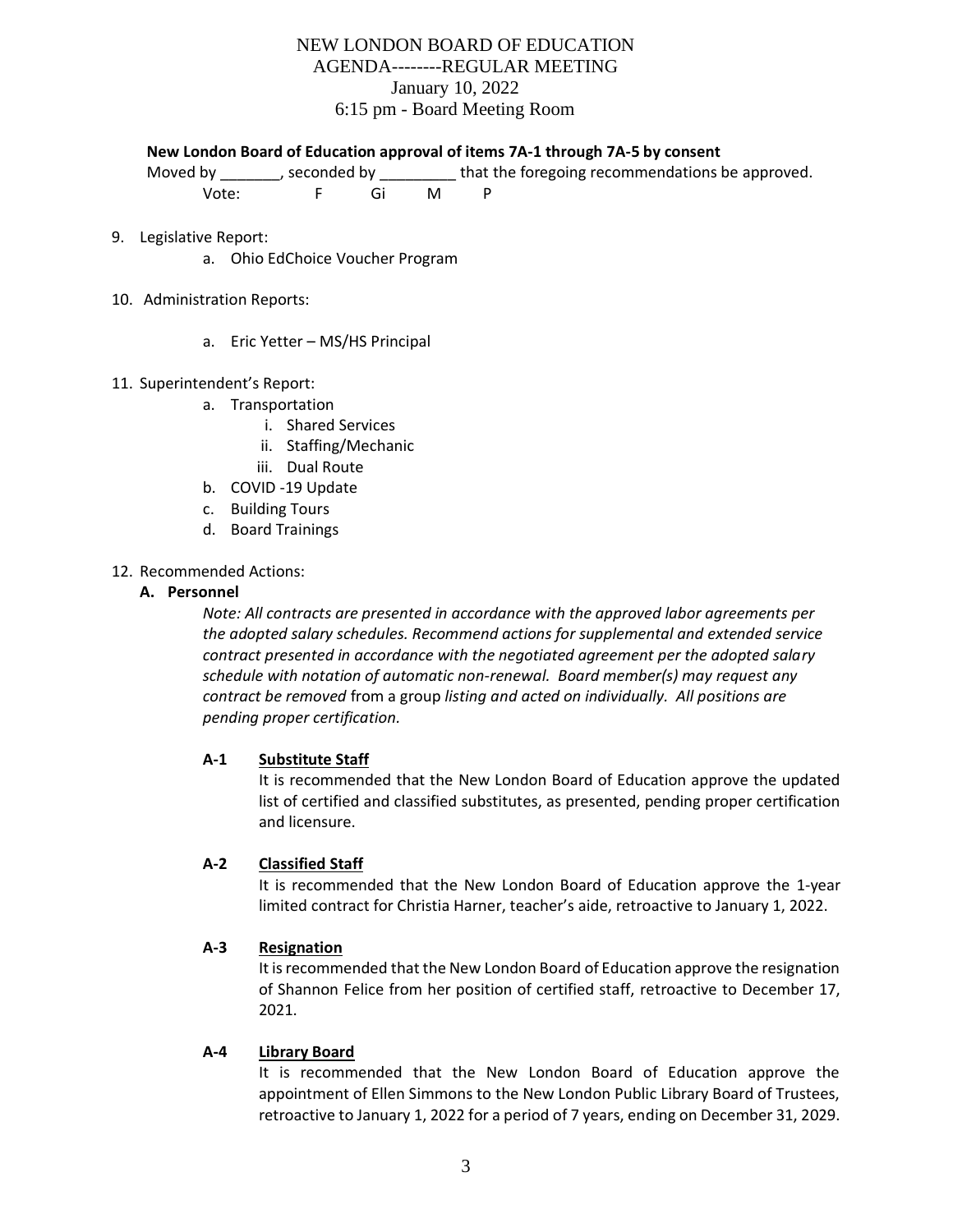## **A-5 Volunteer Coaches**

It is recommended that the New London Board of Education approve the following volunteer coaches:

1. Caleb Blair Volunteer Wrestling Retroactive to November 1, 2021.

### **New London Board of Education approval of items A-1 through A-5 by consent**

Moved by \_\_\_\_\_\_\_\_\_\_\_, seconded by \_\_\_\_\_\_\_\_\_\_that the foregoing recommendation be approved. Vote: F Gi M P

### **B. Operational Actions:**

## **B-1 Ohio School Boards Association**

It is recommended that the New London Board of Education approve the membership in the Ohio School Boards Association (OSBA) for the calendar year 2022 at a rate of \$3,987 including the annual subscription to OSBA Briefcase (electronic version) at no charge and annual subscription to School Management News (electronic version).

### **B-2 MOU**

It is recommended that the New London Board of Education approve the Memorandum of Understanding with Lorain County Community College for the purpose of College Credit Plus courses for the 2022-23 School Year.

## **B-3 2022-2023 School Calendar**

It is recommended that the New London Board of Education approve the first reading of the proposed school calendar - Calendar C - for the 2022-23 SY as voted on by NLEA and OAPSE staff.

## **B-4 Shared Service Agreement – NL Public Library**

It is recommended that the New London Board of Education enters into a shared service contract with the New London Public Library for the purposes of librarian services, as presented.

## **B-5 Resolution to Authorize Project**

It is recommended that the New London Board of Education approve Jim Hudson, NLLS Treasurer and Brad Romano NLLS Superintendent to enter New London Local Schools into a contract, mortgage, and note to secure the 30-year **forgivable** mortgage for the \$750,000.00 from Ohio Department of Mental Health and Addiction Services. It is to be stated that this mortgage and note does not need to be paid back as long as the district operates a youth resiliency program during the duration of the note.

## **New London Board of Education approval of items B-1 through B-5 by consent**

Moved by \_\_\_\_\_\_\_\_\_\_\_, seconded by \_\_\_\_\_\_\_\_\_\_that the foregoing recommendation be approved. Vote: F Gi M P